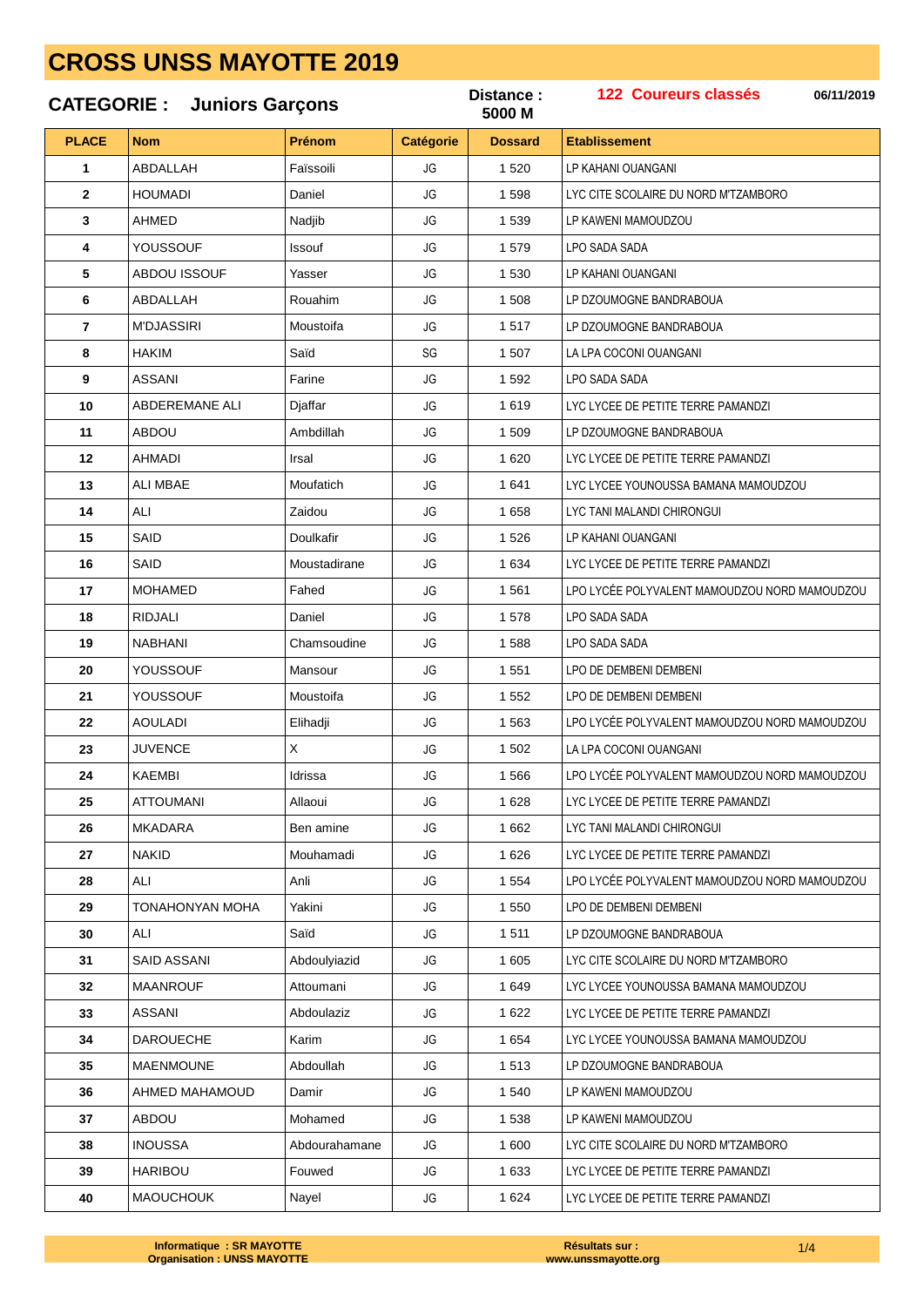|              | <b>CATEGORIE: Juniors Garçons</b> |                | Distance:<br>5000 M | <b>122 Coureurs classés</b><br>06/11/2019 |                                               |
|--------------|-----------------------------------|----------------|---------------------|-------------------------------------------|-----------------------------------------------|
| <b>PLACE</b> | <b>Nom</b>                        | Prénom         | <b>Catégorie</b>    | <b>Dossard</b>                            | <b>Etablissement</b>                          |
| 41           | <b>ABDOU</b>                      | Dani           | JG                  | 1 631                                     | LYC LYCEE DE PETITE TERRE PAMANDZI            |
| 42           | AL-DARWISH                        | Ahmed          | JG                  | 1 5 2 1                                   | LP KAHANI OUANGANI                            |
| 43           | <b>HOUMADI</b>                    | Idriss         | JG                  | 1 5 9 9                                   | LYC CITE SCOLAIRE DU NORD M'TZAMBORO          |
| 44           | <b>MDERE</b>                      | Nasser         | JG                  | 1 5 2 4                                   | LP KAHANI OUANGANI                            |
| 45           | <b>SOILIHI</b>                    | Ahmed          | JG                  | 1 501                                     | LPO BORO                                      |
| 46           | <b>MOHAMED</b>                    | Anli           | JG                  | 1577                                      | LPO SADA SADA                                 |
| 47           | <b>SOILIHI</b>                    | Omar           | JG                  | 1 5 9 1                                   | LPO SADA SADA                                 |
| 48           | <b>MADI</b>                       | Ben            | JG                  | 1 5 8 5                                   | LPO SADA SADA                                 |
| 49           | <b>MOHAMED SOULAIM</b>            | Armine         | JG                  | 1 5 6 2                                   | LPO LYCÉE POLYVALENT MAMOUDZOU NORD MAMOUDZOU |
| 50           | <b>SAID MARI</b>                  | Moustakima     | JG                  | 1 5 2 7                                   | LP KAHANI OUANGANI                            |
| 51           | ISMAEL                            | Fahadou        | JG                  | 1 559                                     | LPO LYCÉE POLYVALENT MAMOUDZOU NORD MAMOUDZOU |
| 52           | SAID EL HAD                       | Ben sallah     | JG                  | 1 606                                     | LYC CITE SCOLAIRE DU NORD M'TZAMBORO          |
| 53           | <b>MBALLA</b>                     | Sefoudine      | SG                  | 1636                                      | LYC LYCEE DE PETITE TERRE PAMANDZI            |
| 54           | AHAMADI FETI                      | Mohamed        | JG                  | 1 5 9 3                                   | LYC CITE SCOLAIRE DU NORD M'TZAMBORO          |
| 55           | COMBO                             | Nakidine       | JG                  | 1573                                      | LPO SADA SADA                                 |
| 56           | <b>BADIROU</b>                    | Abdel          | JG                  | 1571                                      | LPO SADA SADA                                 |
| 57           | ABDALLAH                          | Zakidine       | JG                  | 1 5 5 3                                   | LPO LYCÉE POLYVALENT MAMOUDZOU NORD MAMOUDZOU |
| 58           | <b>MOUSSA</b>                     | Djamael        | JG                  | 1 504                                     | LA LPA COCONI OUANGANI                        |
| 59           | <b>HAMADA</b>                     | Loubna         | JG                  | 1 644                                     | LYC LYCEE YOUNOUSSA BAMANA MAMOUDZOU          |
| 60           | ABDALLAH                          | El-yassire     | JG                  | 1 637                                     | LYC LYCEE YOUNOUSSA BAMANA MAMOUDZOU          |
| 61           | <b>DJAMIL</b>                     | Bechir         | JG                  | 1 5 5 7                                   | LPO LYCÉE POLYVALENT MAMOUDZOU NORD MAMOUDZOU |
| 62           | SAID                              | Hachim         | JG                  | 1 5 4 5                                   | LP KAWENI MAMOUDZOU                           |
| 63           | <b>ABDOU</b>                      | Ismael         | JG                  | 1 537                                     | LP KAWENI MAMOUDZOU                           |
| 64           | ANLI SOULAIMANA                   | Karim          | JG                  | 1610                                      | LYC CITE SCOLAIRE DU NORD M'TZAMBORO          |
| 65           | <b>HAMADA</b>                     | Hanyou         | JG                  | 1574                                      | LPO SADA SADA                                 |
| 66           | <b>TAOUFIKI</b>                   | Tadjoudine     | JG                  | 1 6 3 5                                   | LYC LYCEE DE PETITE TERRE PAMANDZI            |
| 67           | ABDOU                             | Benayés        | JG                  | 1 1 6 7                                   | LPO LYCÉE POLYVALENT MAMOUDZOU NORD MAMOUDZOU |
| 68           | <b>SOIDIKI</b>                    | Mamourdine     | JG                  | 1589                                      | LPO SADA SADA                                 |
| 69           | <b>BOURA</b>                      | Mistoine       | JG                  | 1 6 4 3                                   | LYC LYCEE YOUNOUSSA BAMANA MAMOUDZOU          |
| 70           | ISMAEL                            | Elamine        | JG                  | 1 5 4 3                                   | LP KAWENI MAMOUDZOU                           |
| 71           | <b>MAGOMA</b>                     | Mosidy alpha b | JG                  | 1 505                                     | LA LPA COCONI OUANGANI                        |
| 72           | ABDILLAH                          | Abdouraouf     | JG                  | 1 6 2 7                                   | LYC LYCEE DE PETITE TERRE PAMANDZI            |
| 73           | ABDILLAH                          | Moudhirou      | JG                  | 1 5 3 4                                   | LP KAHANI OUANGANI                            |
| 74           | <b>IBRAHIM</b>                    | Fahim          | JG                  | 1 6 4 8                                   | LYC LYCEE YOUNOUSSA BAMANA MAMOUDZOU          |
| 75           | MOHAMED                           | Sylvano        | JG                  | 1656                                      | LYC LYCEE YOUNOUSSA BAMANA MAMOUDZOU          |
| 76           | SAID MOHAMED                      | Nawal          | JG                  | 1 5 3 3                                   | LP KAHANI OUANGANI                            |
| 77           | <b>HAMADA</b>                     | Askazad        | JG                  | 1597                                      | LYC CITE SCOLAIRE DU NORD M'TZAMBORO          |
| 78           | MADI                              | Dardine        | JG                  | 1 601                                     | LYC CITE SCOLAIRE DU NORD M'TZAMBORO          |
| 79           | <b>IBRAHIM</b>                    | Djamaldine     | JG                  | 1 5 8 4                                   | LPO SADA SADA                                 |
| 80           | <b>MIKIDADI</b>                   | El fassade     | JG                  | 1 603                                     | LYC CITE SCOLAIRE DU NORD M'TZAMBORO          |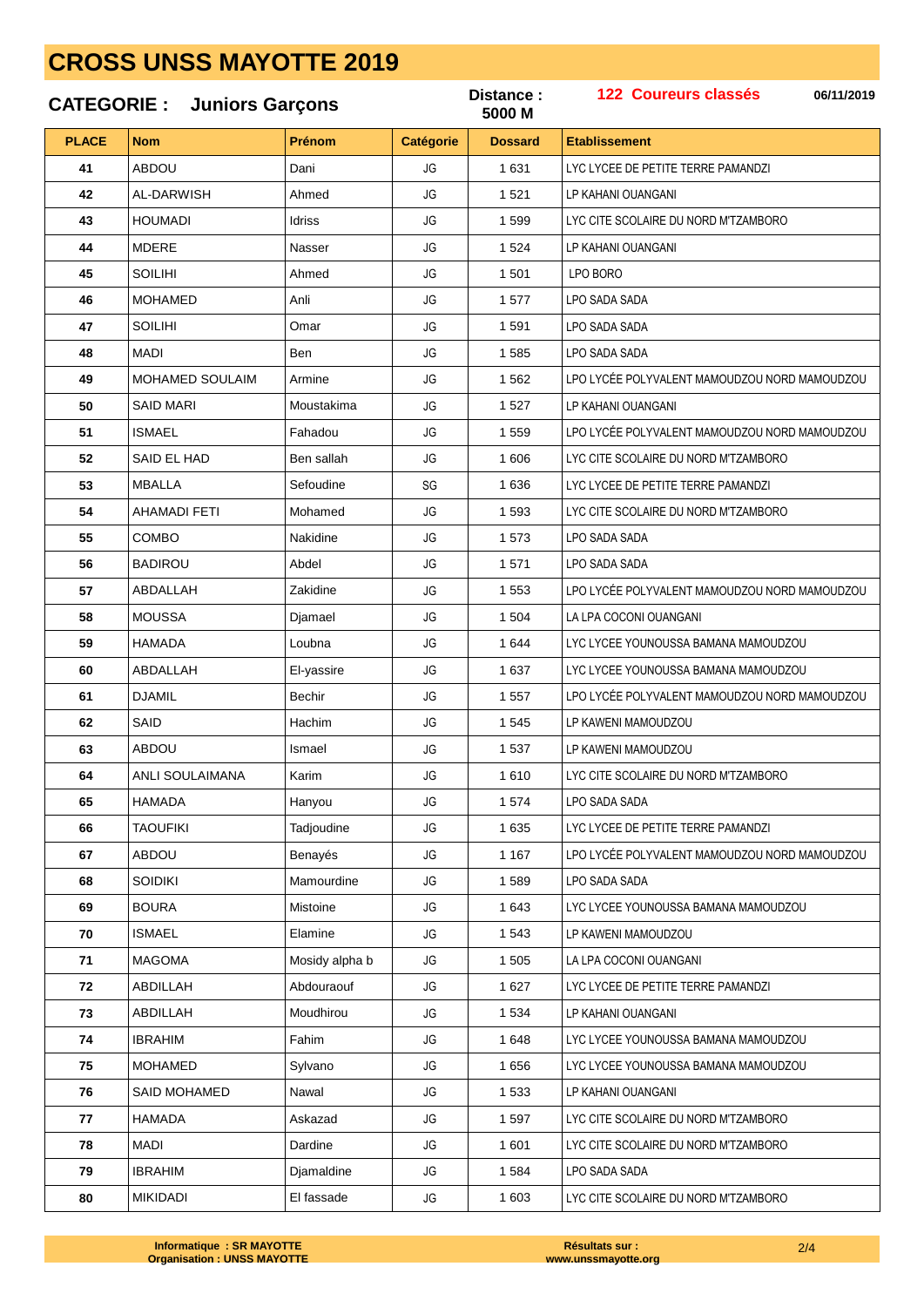#### **CATEGORIE : Juniors Garçons PLACE Nom Prénom Catégorie Dossard Etablissement 06/11/2019 Catégorie Distance : 122 Coureurs classés M** ALI El-habib JG 1 516 LP DZOUMOGNE BANDRABOUA MOHAMED ALLAOUI Franco JG 1 608 LYC CITE SCOLAIRE DU NORD M'TZAMBORO MADI BACAR Rastami JG 1576 LPO SADA SADA 84 | MOHAMED | Mohamed | JG | 1 604 | LYC CITE SCOLAIRE DU NORD M'TZAMBORO 85 BACAR Herman JG 1 564 LPO LYCÉE POLYVALENT MAMOUDZOU NORD MAMOUDZOU MAKOLO Rivaldo JG 1 523 LP KAHANI OUANGANI ANLI Taenmali JG 1 594 LYC CITE SCOLAIRE DU NORD M'TZAMBORO HAMADA Kamal JG 1 583 LPO SADA SADA ZOUHER Aoussi JG 1617 LYC CITE SCOLAIRE DU NORD M'TZAMBORO ABDOU Manssour JG 1 639 LYC LYCEE YOUNOUSSA BAMANA MAMOUDZOU SAID ALI Samadin JG 1 515 LP DZOUMOGNE BANDRABOUA COMBO Anli JG 1542 LP KAWENI MAMOUDZOU SAIDALI Rachidi JG 1 528 LP KAHANI OUANGANI BACAR FAIZE Housman JG 1 570 LPO SADA SADA ALI M'SAÏDIE Anrchy JG 1 621 LYC LYCEE DE PETITE TERRE PAMANDZI ASSANI Anrfane JG 1581 LPO SADA SADA SOILIHI Mohamed JG 1 665 LYC TANI MALANDI CHIRONGUI NAKIM MHADJOU JG 1 506 LA LPA COCONI OUANGANI BAMA **Paul arnaud** JG 1522 LP KAHANI OUANGANI MOURDI Rozali JG 1 514 LP DZOUMOGNE BANDRABOUA SANDRO Samani JG 1615 LYC CITE SCOLAIRE DU NORD M'TZAMBORO MOUSSA MADI Mohamed JG 1612 LYC CITE SCOLAIRE DU NORD M'TZAMBORO HADJI | Nizar | JG | 1565 | LPO LYCÉE POLYVALENT MAMOUDZOU NORD MAMOUDZOU MAHAMOUD Beine oussene JG 1560 LPO LYCÉE POLYVALENT MAMOUDZOU NORD MAMOUDZOU ANOIR Ben kamaloud JG 1595 LYC CITE SCOLAIRE DU NORD M'TZAMBORO SOULAIMANA Yaktadi JG 1 607 LYC CITE SCOLAIRE DU NORD M'TZAMBORO JAOMAMY Anaia JG 1655 LYC LYCEE YOUNOUSSA BAMANA MAMOUDZOU HOUMADI Moustoifa JG 1 575 LPO SADA SADA 109 | MOHAMED | Fahardine | JG | 1544 | LP KAWENI MAMOUDZOU DJAHA Chaffion JG 1 659 LYC TANI MALANDI CHIRONGUI TAOUFIK Andiida JG 1519 LP DZOUMOGNE BANDRABOUA 112 | MADI | Yacoub | JG | 1512 | LP DZOUMOGNE BANDRABOUA DAOUD Faize JG 1 632 LYC LYCEE DE PETITE TERRE PAMANDZI | MOHAMED | Karim | JG | 1 587 | LPO SADA SADA BOINACOMBO Dhounou JG 1 629 LYC LYCEE DE PETITE TERRE PAMANDZI SAID Badrane JG 1536 LP KAHANI OUANGANI SAÏD MRAMBABA Nassur JG 1546 LP KAWENI MAMOUDZOU ABDOU Soify **JG** 1510 LP DZOUMOGNE BANDRABOUA 119 ASSANE YOUSSOUF Chamoussidine JG 1556 LPO LYCE POLYVALENT MAMOUDZOU NORD MAMOUDZOU

MZENBABA Faissoile JG 1 625 LYC LYCEE DE PETITE TERRE PAMANDZI